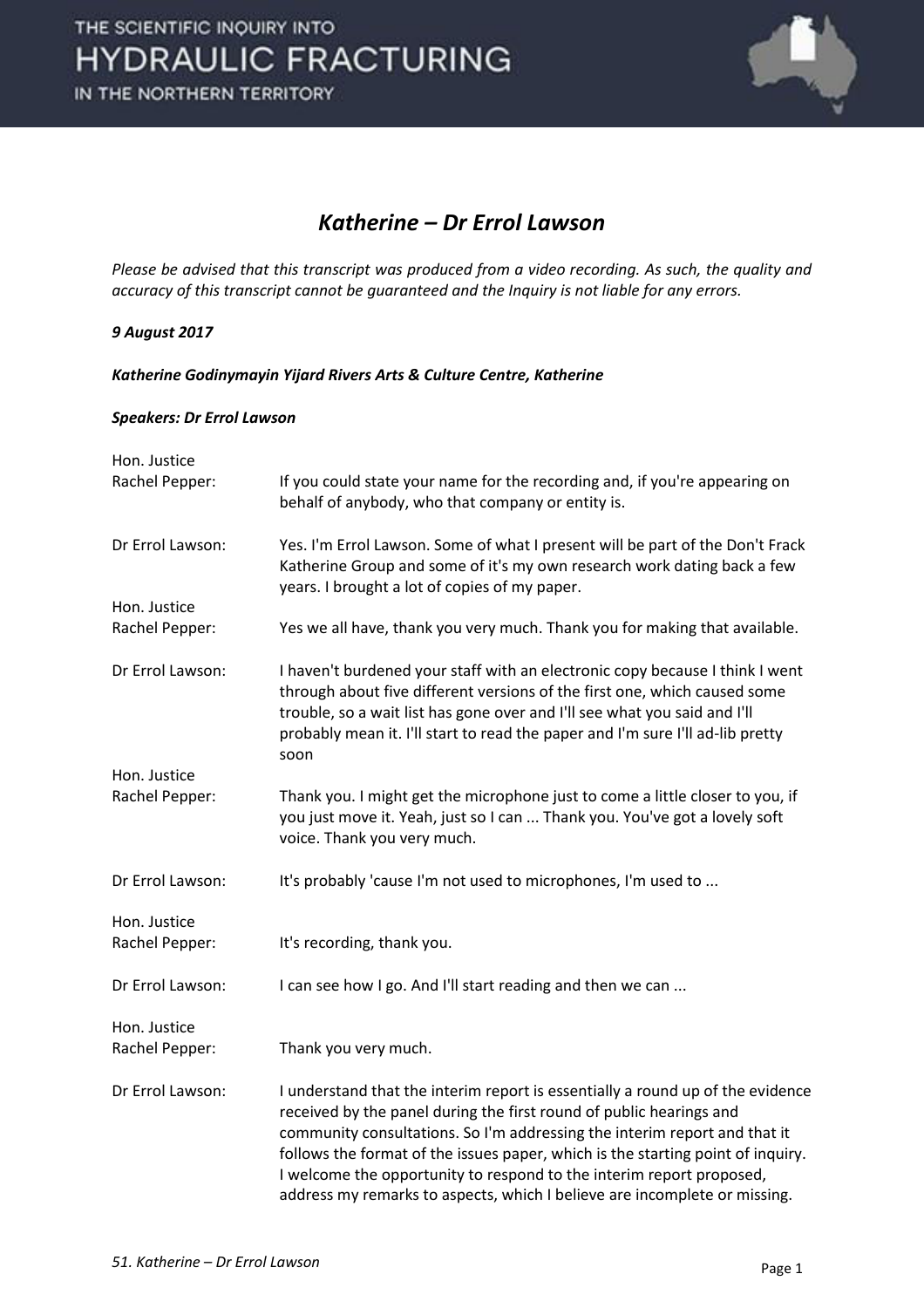

 So it's not well done, it's well done, it's good, but there's stuff that I think has been left out for a number of reasons. I know the description of the report, as interim, and with the exception of the preliminary assessment that the practise of injecting waste water into aquifers should not occur I understand that the judgement is not yet been written.

 It shows you on my thing. My discussion falls under two headings, obviously fracking and regulations. I include such a licence in my discussion of regulation since my research strongly indicates both a reprieve condition for success in any complex, multi disciplinary project, which is extended both in time and space. Base lines are also inexplicably linked to a successful regulated regime.

Is that voice coming out alright?

Speaker 3: Yup, thanks.

Dr Errol Lawson: Fracking. The object of this section is to discuss incomplete treatment of the subject arising from the tendency to confine discussion of fracking to the act of fracturing the shale itself or at least making the act of fracking incentive of presentations. This had been phenomenon that we've experienced over the few years that we tried to get on top of this job that discussions were focused on the fracking and when we tried to extend it beyond that ... am I right to you, you hear me? ... Then we drew a blank.

> This is inhibited discussion of long term effects and this contributed to a dialogue of the ..., which those of us who already know it probably understand. This limitation contributes to the fact that to precisely define the elements of the process, which are central to the analysis of risk and consequences of the development of an unconventional gas industry. It is also inhibited thanks to consideration of the long term effects. The consequences of fracking encompass all social, economic, and environmental changes. But if during, as well as beyond the life cycle of any production field ... Now that's my basic proposition. If we consider it an unconventional gas industry we'll be well beyond the immediate act of fracking and go way out into the future.

 My first introduction to fracking, to high volume high pressure hydraulic fracturing to shower reservoirs, was a presentation by Santos in May 2014. And the first slide is taken from that presentation. It divides the pathway development and identifies five stages leading to execution, which I take to mean production, and, which estimated by Santos, production to commence eight to ten years from the start of exploration appraisal and lasting for 20 years. So I don't see any way that they could reasonably reduce that. And I think that some of your industry presentations suggest that slow and steady is a better way to go given the infrastructure, witness that we already have.

 My early interaction with the industry spokesmens, as well as my individual readings, in order to understand the implication of industry plans, were against this five stage model. And people who asked about well integrity and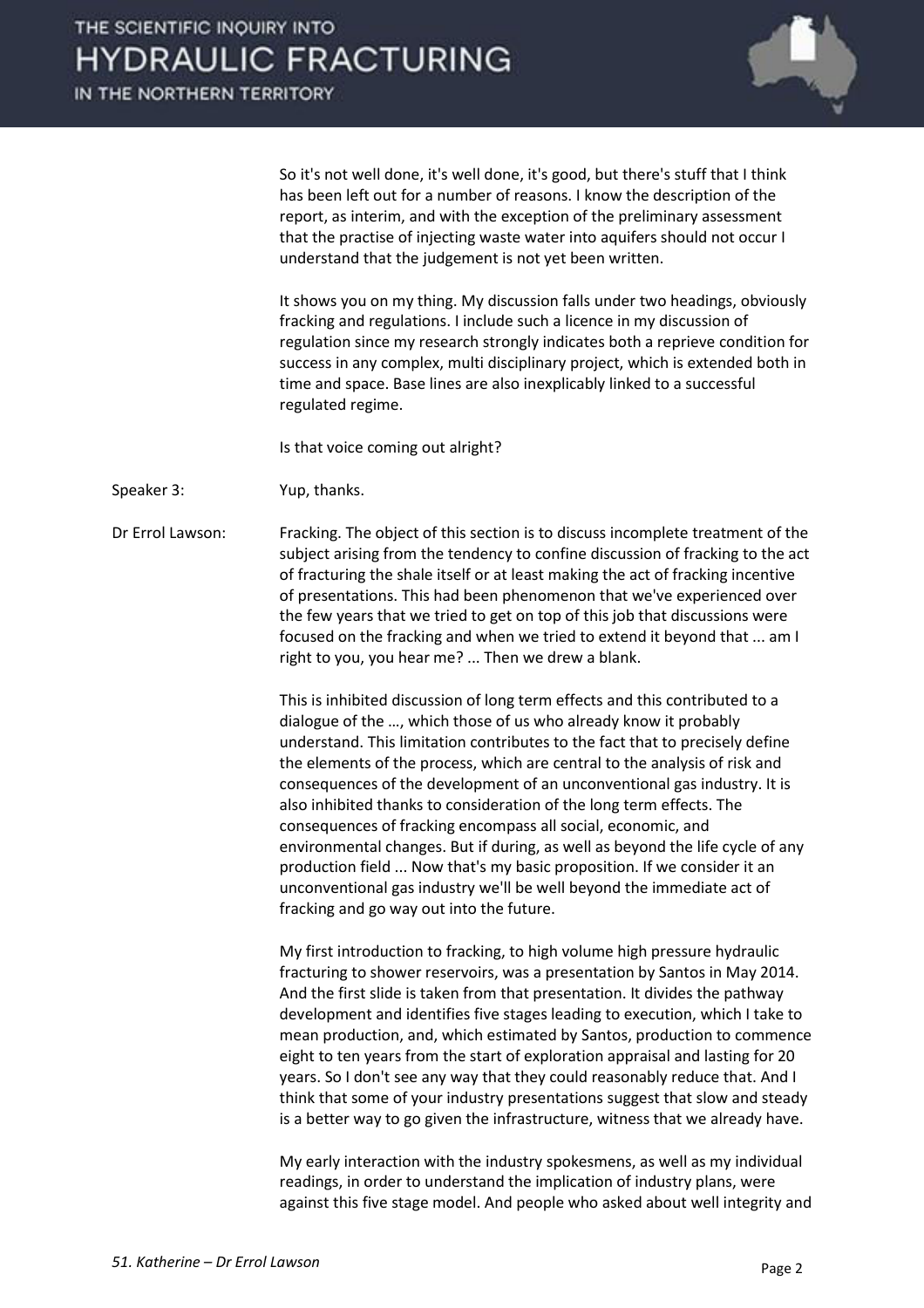

aquifer contamination into the future beyond production had not been given any answers of substance. Presentations stand along the diagram below or some variation of it as a simplified illustration of the equipment's configuration comparing unconventional gas extraction in deep shale with horizontal wells, with conventional gas extraction coals in anti gas. Now, I'm sure you're all familiar with that beautiful, vertical well than the beautiful right angle bin in the horizontal well, which is the focus of the conversation, except they seem to leave out perforation. With particular reference to questions on well integrity failure and the…that probability of aquifer contamination, answers to how long will the cement last range from imperpetuity. And we really had someone from the industry say that twice, the decades and I think I heard that in some of the presentations you got already.

 This failure with no answer will achieve a constructive dialogue set the patent with proponents that confine in their presentations up to the end of production and the proponents attempting to extend the consideration of risks and consequences into the post production years. And that's just a little beef I had about the difficulty of getting to a full picture of what the whole gas industry process project would bring.

 I want to emphasise that throughout the ensuring years, along with those who were concerned about the long term consequences of an unconventional gas industry, I tried to get answers from the industry. .... with you the measures taken to ensure that no harm shall ensure subsequent departure of the gas industry. So if I can just emphasise that point. My experience has been, consideration stopped when production stopped. And it tends to get conversations going on what happens after that. Didn't get very far.

 My attention focused on the cement barriers intended to float isolate the fractured shale reservoir from the surface, and then taking advantage the geology, the particular concern is that side of the cement barriers could lend migration of residual gas from the shale into the overlying aquifer into the atmosphere. And while there are concerns about other consequences about the life of the unconventional gas industry and beyond the contamination, consequences of contaminating on the townships, communities, industry, and the environment, are well into the red zone of the risk consequences matrix. And that's my judgement .

 As a scientist, the panel would be aware that the general aquifer has currently been studied for the concentration and point spreading behaviour of contamination arising from the years of fire fighting foams. And I just popped that in to say that we're not able to ignore the aquifer for any longer. We've got experience right now of contaminated aquifer done quite unintentionally with the best of will and now the army, the defences, is playing catch up as hard as they can. So if there was ever any event that said, 'For goodness' sake, be careful,' that's one.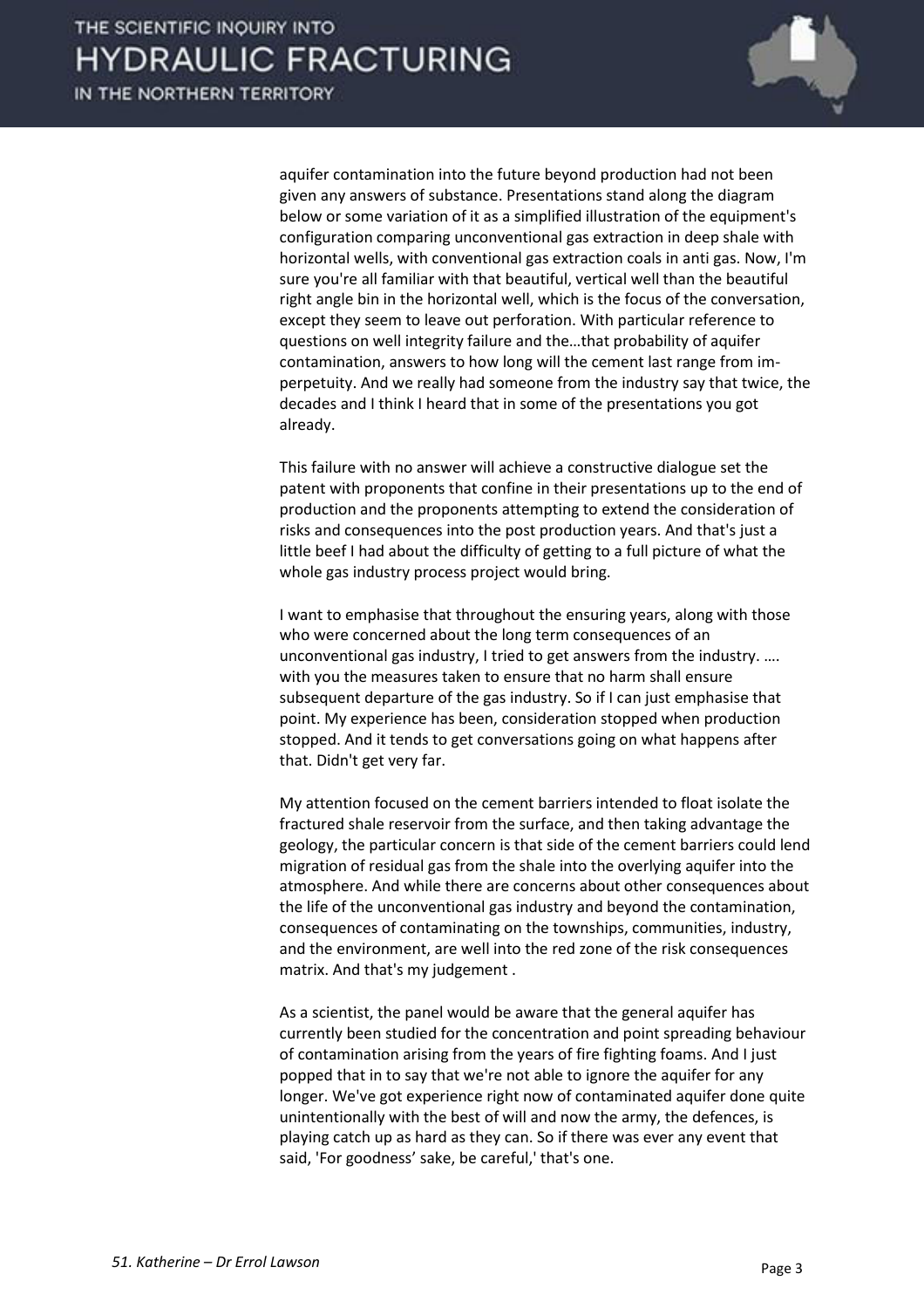

 I trust that having expressed my deep concern of the long term consequences of aquifers of an unconventional gas industry in my frustration of the apparent inability of the industry to pronounce some failure rates of abandoned wells into the future after the industry department. The panel understands my critical response to inclusion in Section 5.3.3 of the interim of information from the APPA submission. That for wells constructed in modern standards, this right has been reported to be only .004% compared with .2% for all the wells. I have to say that without qualification, the failure rate quoted .004 repeatedly in the interim report, quickly interpreted as being accepted by the inquiry as applied well failure rate of any kind of a life cycle and beyond so ...

 Sure you could say that, I thought long and hard. I thought long and hard about bear poking. But the point is other people look at that and say it's there uncritically reported and it has the authority of the panel of inquiry, rather than it passed whatever authority it deserves.

 5.3.3. I have two guiding principles, which generally keep me out of trouble. One of them is not to poke the judge too hard. The first is carry an MTOP, which certainly applies to the unconventional gas proposition. The second is that, if it looks too good to be true, it probably is. I applied both to the .004 figure and traced it back to its source. The following is an extract from the APPA submission. And there it is, "The Reason as viewed by King and King, 2013." Of the data for 253,090 wells in Texas found that only one in every 100,000 wells constructed by modern standards experienced a loss in well integrity. This led me back to the 2000 review by King and King.

 I'll put the folders right here, because this guy loves his titles and there's an essay alone in ... This is his title, "Environmental Risks Arising From Well Construction Failure Differences Between Barrier and Well Failure, and Estimates of Failure Frequency Across Common Well Types, Locations, and Well Age." George King and Daniel King. And that title alone tells you a lot because it's lumped in there, the estimates that he's giving of common well types, common well locations, and common well age.

 And the King and King paper does include the figure of .004, no question in that, in Table 10, under the heading, 'Well Integrity, Failure, Containment, Loss.' But also in the introduction, King and King says environmental risk to groundwater from the integrity of producing wells is addressed in this study." Producing wells. "Which also examines several other possibilities of environmental impact during the product producing life span." And here's the clincher, "From the end of construction until plugging and abandonment." So please take on board that if you're using figures then locate them where they belong. Because you may know what you mean but a lot of us out here would say, 'Oh that's got your credibility behind it.'

 And again, King says, "Estimate accuracy depends on sufficient database of wells with sufficient database of wells with documented failures divided into barrier failures in a multiple barrier system that did not create pollution and well integrity fails that created a leak path whether or not pollution was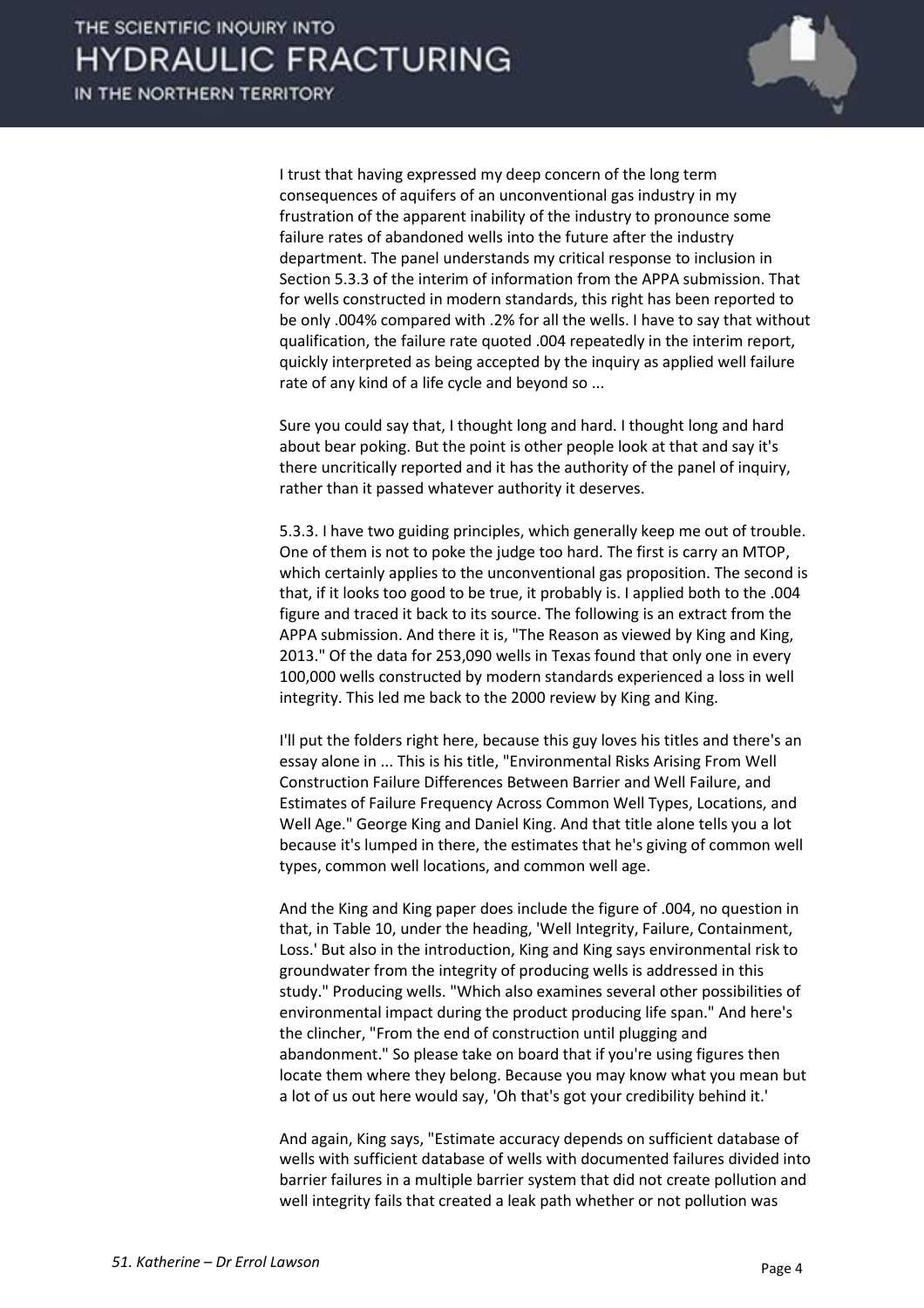

created. Estimated failure-frequency comparisons are valid only for a specific set of wells operating under the same conditions with similar design and construction quality. Well age and construction era are important variables. There is absolutely no universal definition for well-failure frequency."

 So one of the reasons, I'm sure, is when we ask industry what the failure rate was going to be well into the future. If they'd said, 'Quite honestly we don't know, because we don't have any previous experience of shale wells, shale beds of this age, 1500 million years.' Which I think is about the oldest shale bed there is, made up of the early forms of organic life, not vegetable material. So we've got shales here that's quite different and we've only got one sample that's only a few months old. So the point there is nobody know what the failure rate after plugging and abandonment is.

 As the panel surely knows, there are figures flying all over the place. They're only useful and relevant if they are referred in a particular stage of the life cycle from which they would arrive. The King and King paper analyses data up to the end of production. It does not contain any information on failure rates and subsequent stages of the life cycles of wells. And that's what my concern is because there's a lot of people that still live here and work and play after the gas people go home.

 That led me to another paper by George King. He is very prolific and the industry seems to like him because a lot of their papers refer King and King. So I'm beautiful neutral, I'm not cherry picking. Which, we all do and we want to ... we think we get away with it. It's unlikely.

 "Hydraulic Fracturing 101-" now this one is ridiculous. "What every representative, environmentalist, regulator, reporter, investor, university researcher, neighbour and engineer should know about estimating frack risk and improving frack performance in unconventional gas and oil wells." Now you know why I read out the title, it says it all. This paper puts to light the following definitions, which are useful in defining what stages in the life cycle of a well, particular said of further statistics and risk consequences applies. Now this model made me realise that why Santos model wasn't helping me very much. Because this model has got the things divided into virtually engineering and operational phases.

 Barrier failure is a multiple barrier system. In multiple barrier systems it signals failure of one of the sequence of casings and cements that are in place during construction of the well. As there are several barriers in sequence, pollution or contamination will neither escape from nor enter into a well.

 Well integrity failure. All barriers in a sequence fail in which fluids, oil and gas, may move from inside to outside the well, contamination and pollution, or from outside to inside the well, intrusion of saltwater.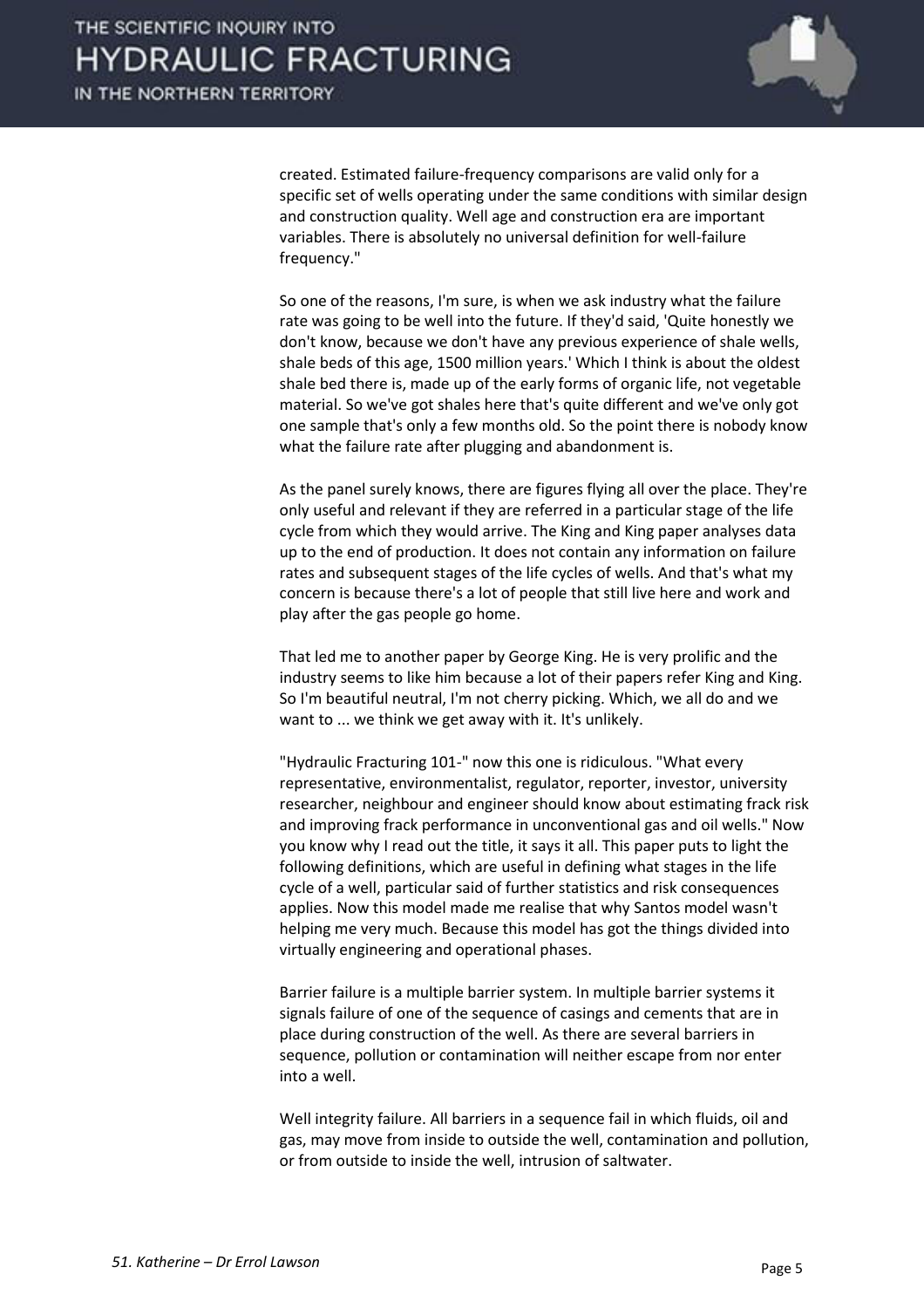

 Drilling and completion. The phase taking the well up to the point of handing over the production crew. In contractual terms, this marks, for me anyway, the delivery of a production readied well to the supplier of construction by the supplier of construction services and acceptance as fit for purpose by the production operator. I need to explain that a bit.

| Back in my former life, I built electronic equipment for the department of         |
|------------------------------------------------------------------------------------|
| defence. And so I was in the analogous position of drilling and completion.        |
| And I would finish the piece of kit, I would test it in private. And then I would  |
| say to the customer, in analogy of the operator, 'Come in, I will prove to you     |
| that it does what you want it to do, you take it away and I'll operate it, and     |
| pay me.' And the clincher is that, there's a contractual interface there, which    |
| I can't in the infrastructure of the gas industry. And I don't know if you have,   |
| but this hand over of responsibility. And that fades then into, who's              |
| responsible way, way into the future if something goes wrong, when                 |
| something bad happens. And it's not enough for the regulator to say, 'I've         |
| signed off on you and your plugging and abandonment,' and you're like,             |
| 'No.' There's evidence that something bad can happen. So here we get to            |
| the real liability.                                                                |
| Plugging and abandonment. The conclusion of the life cycle of the well and         |
| the rest of the regulator mandates further involvement the gas company has         |
| no ongoing interest in the well. I've actually seen that in writing from a         |
| minister in the last week. That, besides of my own. There's another paper,         |
| which I've just come across and I left a copy of this one for you, called          |
| "Energy Well Integrity, Nova Scotia Hydraulic Fracturing Independent               |
| Review and Public Engagement Process." Now that title is so similar to what        |
| you've been doing that I thought it's gotta be helpful. It's a short title but     |
| this time the list of panellists is huge. One, two, three, four, five, six, seven, |
| eight, nine, ten, eleven, twelve, thirteen.                                        |

Hon. Justice

Rachel Pepper: It's bigger than in the inquiry.

Dr Errol Lawson: Anyway, the paper has sections each of which addresses stages in the life cycle of a well. Section 6. Well abandonment and long term integrity is particularly relevant to my concern. That the risks and consequences after the regulator has released the gas company from further obligations are not addressed. The Nova Scotia Review addresses this issue.

> In any case most jurisdictions have often well funds, provided by an ironer production that are used to fix wells for which an ironer cannot be found. Otherwise, responsibility is that the owner fix the leaking abandoned well to the standards set by the regulator agency. So in Nova Scotia, they certainly have a mechanism, which they all often well funds, and that recognises that ironers cannot be found quite frequently and that the value-ment of tax payers are often left holding payment.

> I've made the point, which is also not addressed in the interim report, and probably absent from submissions tonight, is that the risk management, risk mitigation step between risk identification and determination of consequences is not addressed. After risks are identified, you might ... oh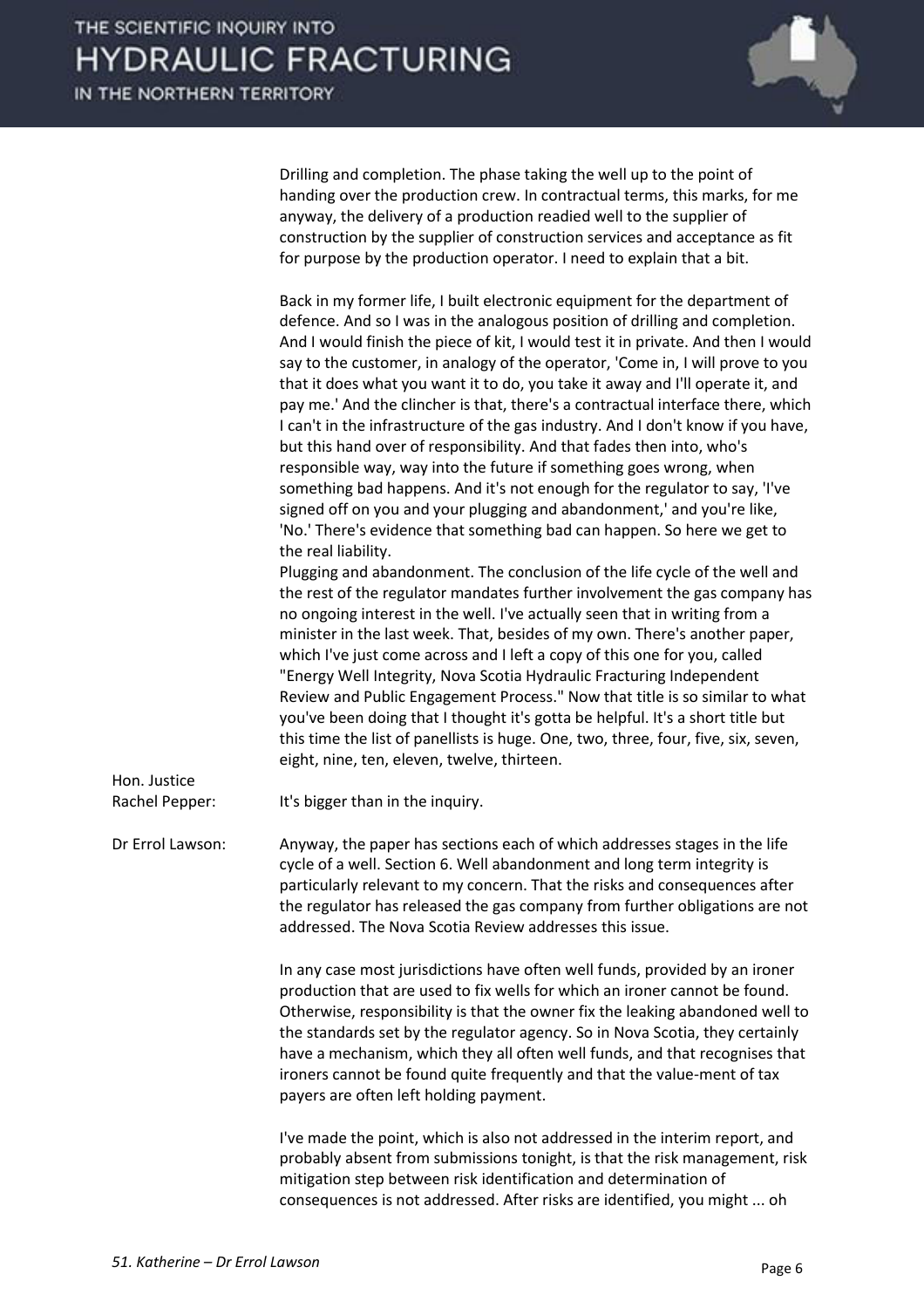

right okay ... we'll just finish this off because this is the important one, the regulation one you can read. I'll make the point that after risks are identified and consequences, if nothing done is described as nothing done there is a second round during which risk mitigation measures are developed and consequences after the mitigation are described.

 So in a normal organisation, you do your first pass, risk consequences if nothing happens. And then you settle down as a ..... you must do something. Everybody will do something and we've been finding out why. Then you go in the second round and you work out that so then you can do your risk consequences matrix again and management might even want you to do a third round but they certainly would want you to keep under a few. And so I suspect that's a little bit of an illumination for the sake of risk matrix, that you'll find.

 Consider the three major stages in the life cycle of oil: construction and completion, operations, abandonment. At each of these stages there are different personal involved and different objectives, different skill sets and equipment. I expect each would have their own best management plans but each would be different in detail. For example, the construction and completion stage is strongly engineering equipment. During operations, the engineers and their equipment is somewhere else while after abandonment everyone is somewhere else. So you've got different capabilities at each of those stages and so that implies that should reflect into their risk management plans. It should also reflect into the resources they make about 'em.

 The time lies from an occurrence of an event the manifestation of a risk. To be available at the scene, of people and equipment to prevent unwanted consequences, would be very dependent on the stage of the cycle. I completed this section with the following request: recognise that the risk and consequences of an unconventional gas industry extend beyond the plugging and abandonment wells and analysing the information on failure, which determine what stages in the life cycle of a well the information refers and that also means the wells and their age.

 In view of the cabinet and the summary of the 2013 King and King paper, note that there are no valid figures presently available for failure rates in unconventional oil in the Northern Territory. So we don't know and I think I'll jump a little bit because I get on to something what's important place plugging and abandonment. BP has advised that at the conclusion of project the operator must demonstrate that rehabilitation of the site has been carried out in order to receive the immediate requirement of rehabilitation secure at ... leaves a government exposed to higher risk of having to fund harm that may take decades to manifest itself.

 "A Nova Scotia Review Well Integrity" states that most jurisdictions have often well problems. The problems stated loss of well integrity of abandoned wells, is monitoring and there is mention of that in the Nova Scotia paper. What physical properties are monitored? For how long? Who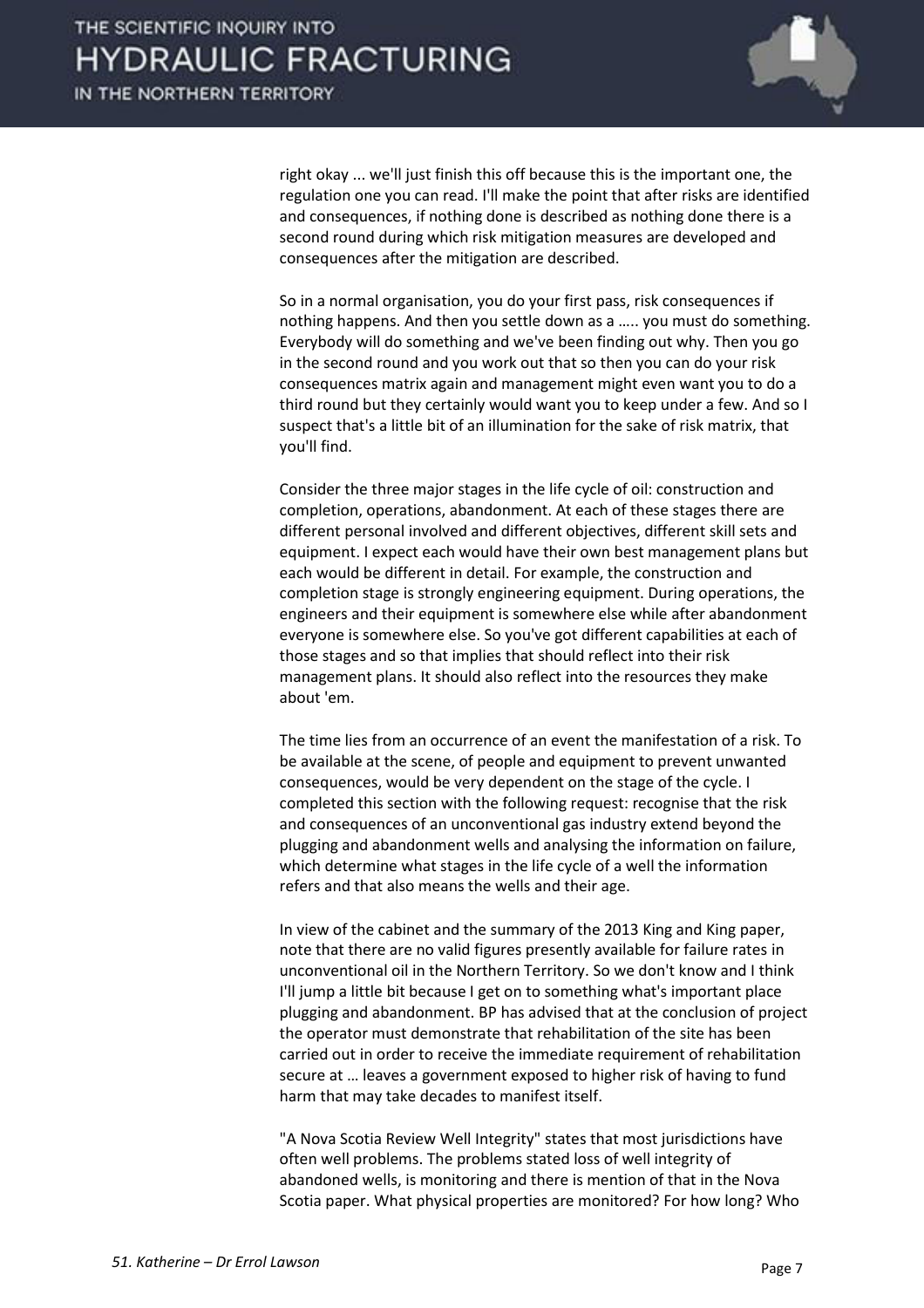IN THE NORTHERN TERRITORY

Hon. Justice



is responsible? How labour accounts into it? What to monitor? Probably the prisons of methane at the surface under groundwater, pressure in abandoned casings. How long for how often? The experienced will tell, start off uncertainly. Who is responsible? Has to be the regulator, funded from a production lab.

 Labour intensive, and I suspect this is the big argument. SCADA, modern SCADA, that's surveillance, communication, and data acquisition equipment, could easily accommodate the manageering of several oil wells, especially multi patents wells, marking more players reporting on a routine basis all but exception with a parameter exceeding the predetermined limit.

Should I stop there?

Rachel Pepper: You've got another, probably, three minutes.

Dr Errol Lawson: Okay, I have, along with everybody else that I talked to, a deep concern that one of the biggest risks is the regulator. The difficulty that the regulator has ... I can tell that the regulator regime is much more in the document ... includes the inspectors and the resources which enable them to do their job. A regulator regime when, it becomes a robust regulator regime, when the overseers are experienced knowledgeable in the industry and are sufficient in numbers. Above all regulator regime can be undermined once the industry learns that other management including the political class is willing to intervene.

> And now I've this discussion from my own experience, which draws on some Japanese teaching, writings, that 80% of an organization's knowledge on to conduct its operations is it's test of knowledge, which is like catering the shared experience of the participants in the involved agreements on how things are done. They have it all set up here, so yeah. These experiences do not map on the organisation chart, cannot be caught on a project flow chart, or on a decision tree on the list of processes. They exist in the structure networks of interpersonal licensure which parallel formal structure and take time for them. They provide the vehicle with ... problems are solved and bourgeois model of social structure these multiple risks constitute the social capital. And as I stated in my input on social licence that the source of social licence ... both documented regulations inform that work based structures are necessary for preconditions in the past to succeed.

> Second aspect of management of a complex enterprise is as highlighted by the capability in maturity model. Now try this on Allen Hawk, it can get you any and all property and because it demonstrates the disparity that I suspect exist between government regulators and the industry. Capability to maturity model shows our strengths and weaknesses, examines free level process areas, defines five layers of capability ranging from level one, performed informally to level five, continuously improving. Defence mandated level three will define ... it's difficult to rate industry in order to ... til you're coming at any higher than one performed informally.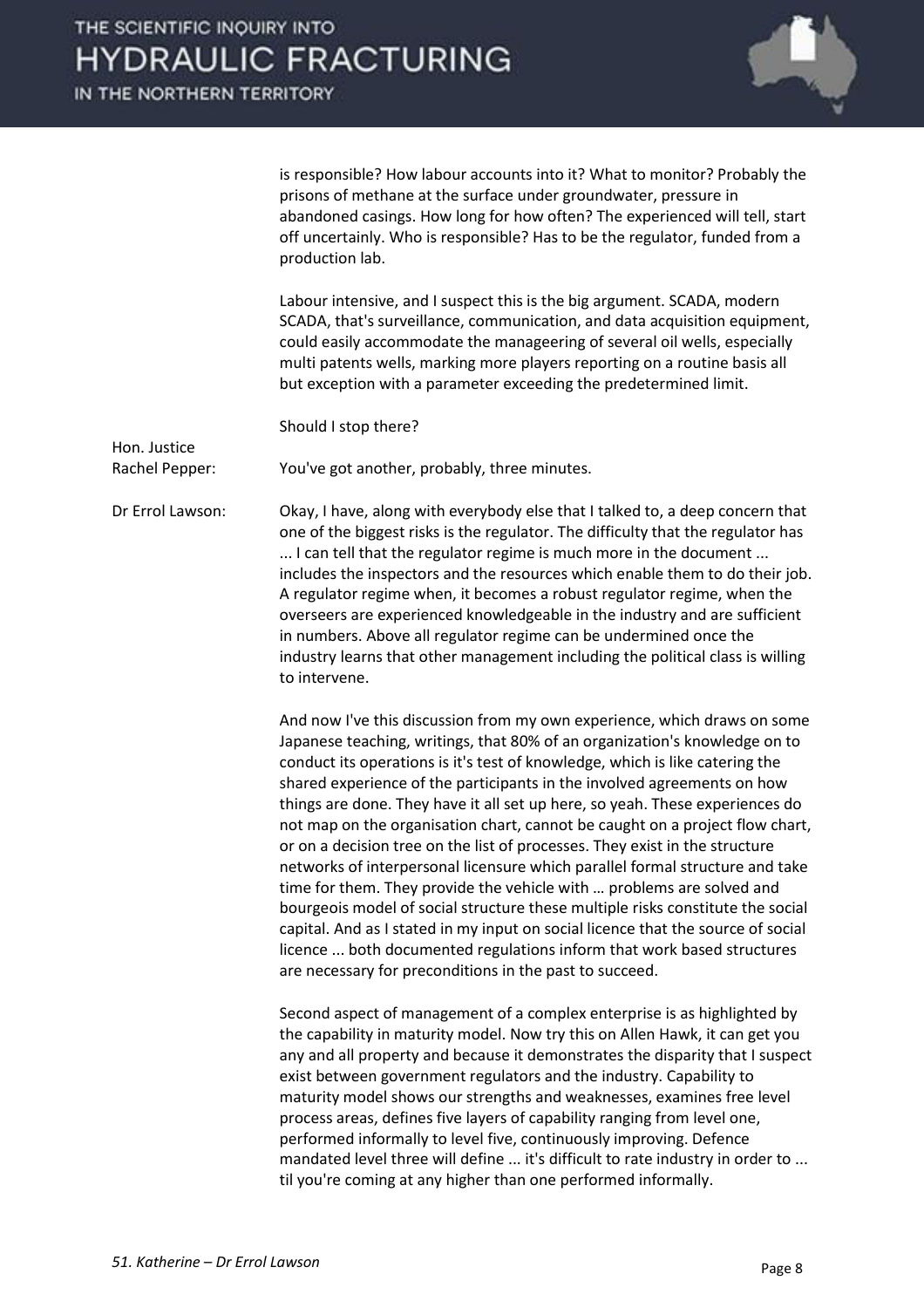Now that diagram there shows that improvement path. I'm pretty sure that the industry in terms of their engineering projects normalisation would claim level three, possibly level four. I suspect that if the regulator with the regulations that are currently in existence as Tina Hunter says it still needs improvement. If they're a level one, they've still got a long way to go. So the disparity between the two levels is probably too great and so the highest risk, I would say, is that we are up there within the top right hand corner is this disparity between the regulator and the regulated. And how we define that risk, I don't know. I've seen the term 'regulated capture' but I think I've also seen an America one state 'regulated dominance,' and the disparity was too great. I should stop there. I've got a bit about water disposal but I was pleased to hear Mr Crowe say that they're think of a water treatment plant. It would still be the scaling up problem of traffic but not nearly as much as going from here to Queensland. But it would be centralised. That enough for me. Hon. Justice Rachel Pepper: Thank you very much, Dr Lawson. And thank you again as ever for your detailed and thorough presentations, which the panel always looks forward to. Dr Errol Lawson: I must confess it was just finished this morning. Hon. Justice Rachel Pepper: It doesn't matter as long as it's finished and particularly because you've given up references, which is very, very helpful. I suppose it's really more a comment than anything else and forgive me if it sounds a bit defensive, but we do know that we have more work to do on well integrity. Both at the start, basically, the drilling and the fracking, and at the end the decommissioning as well. And you're quite right, the figure is very widely under the cut as you've quite properly pointed You can compare AB as figures in their submission versus a Queensland gas fields commissions reporting up to 9% ... sorry that was WIA I should say, WIA department of Mont D'Or petroleum found that 9% had production achieving failures. For example 3% had production casing failures. So in essay again the figures vary as well. So they do swing widely about the place and we are having a bit of difficulty pinning that down. And of course that depends in part on, what is a well failure? Is that a complete failure that results in aquifer contamination? Or some other form of fugitive emission? Or is that just one of the casings happens to crack? Dr Errol Lawson: Or if it's just a barrier failure. Hon. Justice Rachel Pepper: Yeah that right, and so it does vary and, as I said, we are aware that we need to do a lot more work on that between now and end of the year. Dr Errol Lawson: Having decided that we don't know or we can't know until we do something and so the precautionary principle is really, really important so what do you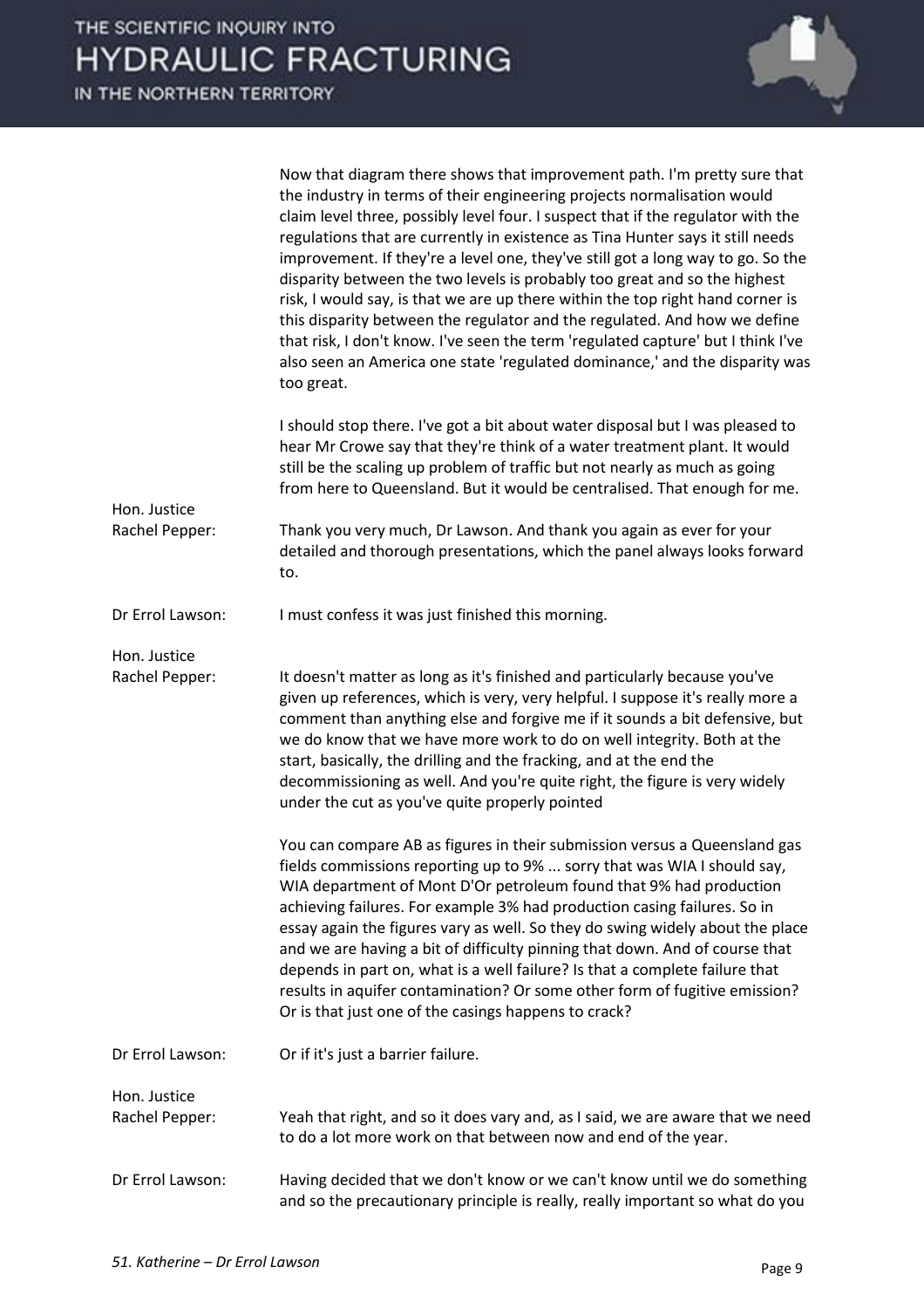THE SCIENTIFIC INQUIRY INTO **HYDRAULIC FRACTURING** 

IN THE NORTHERN TERRITORY



do what I've done in my former life I just started monitoring everything I could possibly think of because then they really enter the experiments, it's a scientific experiment at that stage

| Hon. Justice     |                                                                                                                                                                                                                                                                                                                                                                                                                                                                                                                                                                                                                                                                                                                                                                                                                                                                                                                                                     |
|------------------|-----------------------------------------------------------------------------------------------------------------------------------------------------------------------------------------------------------------------------------------------------------------------------------------------------------------------------------------------------------------------------------------------------------------------------------------------------------------------------------------------------------------------------------------------------------------------------------------------------------------------------------------------------------------------------------------------------------------------------------------------------------------------------------------------------------------------------------------------------------------------------------------------------------------------------------------------------|
| Rachel Pepper:   | And I suppose one way of encouraging that, very strongly encouraging that<br>to occur, which the panel is giving consideration to is it has a warmed fixed<br>opinion of this is to reverse the onus of proof so that if there is a problem<br>then it's up to the operators to prove there isn't a problem, that has the very<br>strong advantage of making sure that they do those base line monitoring the<br>base line tests and data obtaining and doing the monitoring as well                                                                                                                                                                                                                                                                                                                                                                                                                                                                |
| Dr Errol Lawson: | Yes we skipped the paragraph on base lining, which I think is just so<br>fundamental and I cannot believe that Hawk recommended 'get on with it'<br>that the regulator or the government has allowed the industry to present its<br>base lining as adequate and, I mean you would know more than I would, but<br>if an industry fronts up a litigation with a complainer like me who says my<br>voice is messed up and you say that 'What's the base line?' Would you<br>accept then one of the complaints, one of the defendant's evidence of an<br>independent plausible credible base line. I suspect not so base lining has to<br>do be independent and certifiable otherwise folks like you would say,<br>nothing to argue about, there's no grounds. I don't think that already<br>happening in Queensland. So that was me telling you your job, which is still<br>cheeky but I'll do it                                                      |
| Hon. Justice     |                                                                                                                                                                                                                                                                                                                                                                                                                                                                                                                                                                                                                                                                                                                                                                                                                                                                                                                                                     |
| Rachel Pepper:   | Thank you, yes. Any questions for Dr Lawson? Yes, Professor Hart?                                                                                                                                                                                                                                                                                                                                                                                                                                                                                                                                                                                                                                                                                                                                                                                                                                                                                   |
| Professor        |                                                                                                                                                                                                                                                                                                                                                                                                                                                                                                                                                                                                                                                                                                                                                                                                                                                                                                                                                     |
| Barry Hart AM:   | I thought you were a bit tough in your opening remarks suggesting that we'd<br>only focused on the fracking process                                                                                                                                                                                                                                                                                                                                                                                                                                                                                                                                                                                                                                                                                                                                                                                                                                 |
| Dr Errol Lawson: | Oh I'm sorry it wasn't you it was the                                                                                                                                                                                                                                                                                                                                                                                                                                                                                                                                                                                                                                                                                                                                                                                                                                                                                                               |
| Professor        |                                                                                                                                                                                                                                                                                                                                                                                                                                                                                                                                                                                                                                                                                                                                                                                                                                                                                                                                                     |
| Barry Hart AM:   | On your first page.                                                                                                                                                                                                                                                                                                                                                                                                                                                                                                                                                                                                                                                                                                                                                                                                                                                                                                                                 |
| Dr Errol Lawson: | Yeah I know. I tried to describe the interim report as a round up of all your<br>evidence and then I went on to say, tried to say, the thing is with the<br>industry they draw respect always to fracking to blowing holes in rocks and<br>letting gas out.                                                                                                                                                                                                                                                                                                                                                                                                                                                                                                                                                                                                                                                                                         |
| Professor        |                                                                                                                                                                                                                                                                                                                                                                                                                                                                                                                                                                                                                                                                                                                                                                                                                                                                                                                                                     |
| Barry Hart AM:   | Sure because that's how it turns to references to go out into the social<br>environmental instead of private we'll let that one go, and you didn't you as<br>you said skipped over the base line and we think that's extremely important.<br>I was just going to suggest that your suggestion there you focused on base<br>line as a foundation for litigation? Yup, totally agree with that but I think<br>that undervalues the other very important component of base line<br>information and that's actually planning, planning what they do what<br>government does, whether they let it go etc, etc. So what I just expand I<br>think the panel is certainly seeing base line requirements as pretty vital, on<br>your regulator regime comments, can I  we've had a number of people<br>who have said pretty much the same as you can't trust the government etc,<br>etc. And so a number have been bringing up the concept of an independent |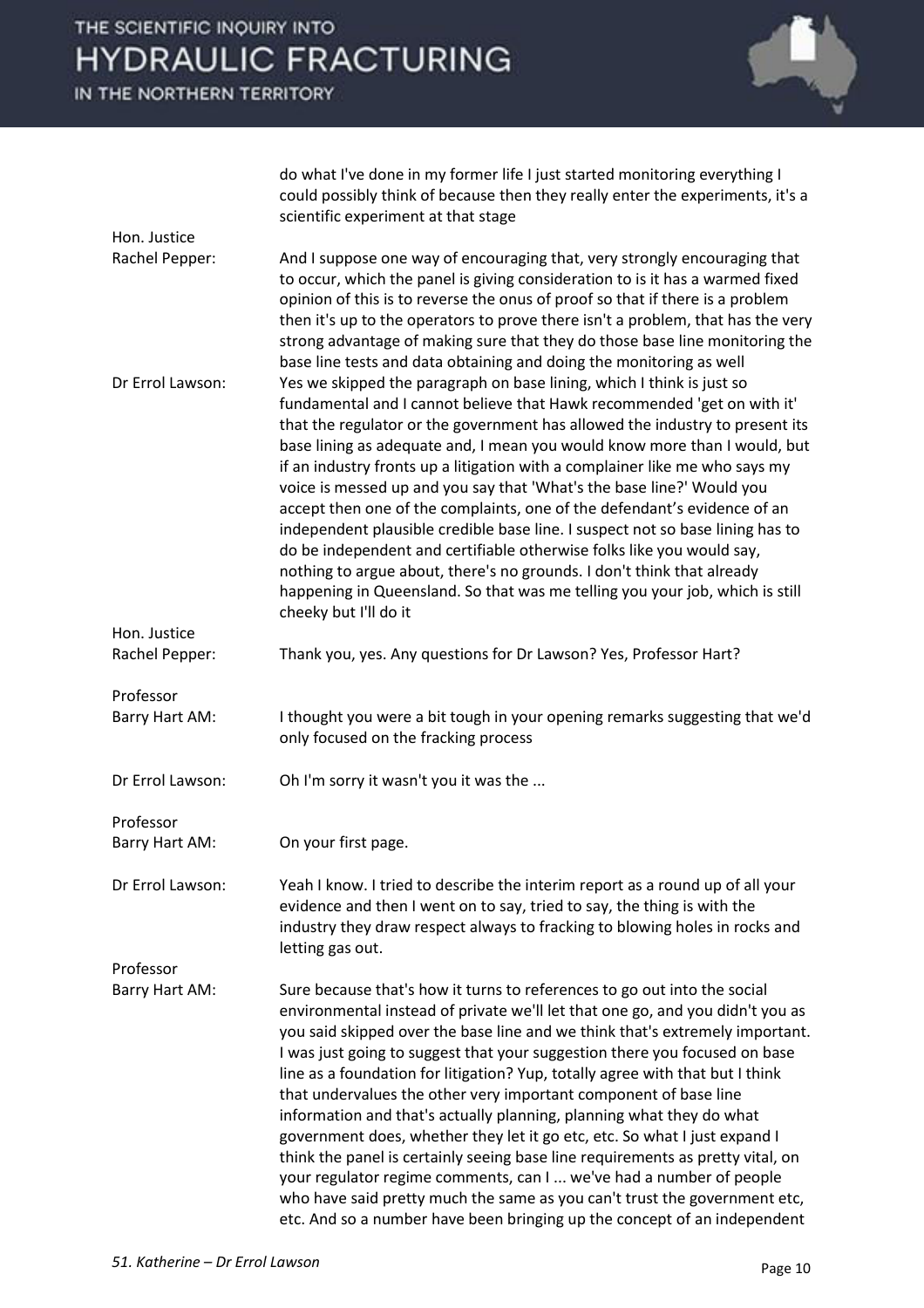# THE SCIENTIFIC INQUIRY INTO **HYDRAULIC FRACTURING**

IN THE NORTHERN TERRITORY



regulator, you've obviously thought seriously about that, could you just roll out what is an independent regulator in the unconventional gas industry, what's it look like?

Dr Errol Lawson: Well I come at it from another direction

Barry Hart AM: Sure

Professor

Dr Errol Lawson: I lived my life in the public service and there were many, many levels any if you bring an independent regulator in, the buck still stops up at the government and so what we've doing is put another interface in another awkward transition and I mean you can, just like the regulators themselves you can write the terms of reference you can write the rules of engagement but unless you can get good people that are knowledgeable of industry, that have that test of knowledge and this is definitely this stuff is important and I've seen that happening.

> I worked in very stable organisation with those networks we called it 'the old boy network' and if we saw a problem we just rang around and say 'who the hell knows about this' and I tried that on when I was lecturing to industry, defence industry, I said the same thing and theses companies were very high bound because they were infected with managerial-ism and I say to these practising engineers 'what happens when you get a problem when you can't solve it?' And without exception 'ring a mate' and this is the wicked problems, the ones that are outside things and these are the ones that bring it down, so if it happens again then you put it in the regulations but they never happen again.

 I'm a fan of networks and I could talk for a while on them but networks will form, people will form networks and people belong to multiple networks and they will talk to each other and if management ignores them and resists them, then you've got a subversible organisation, if management and the one I was in, management was all part of the networks and so we could work at our level, solve the problem and then tell bosses, and that was ideal, now any agency you put in place, if it doesn't have that capability if it's only got a book of rules than it's only gonna be addressing 20% of what's going on and then you'll be blindsided.

- Barry Hart AM: Well look I appreciate that I think that's good, but the networking, this internal solving of problems is great, but that doesn't say much for the community in terms of transparency, how do you convince the community that this independent body your set of mates is actually doing a good job.
- Dr Errol Lawson: That's where the social licence comes in, 'cause wen you've got multiple networks, and this is the amazing thing, the Morgan university in ... that studied multiple networks extensively and so we're in a church we're in a profession, we have kids go to school, we meet in the shopping centre we play a sport and so up here there's more professional network but if I want, I used to go to church to play a game in one of the other divisions and I

Professor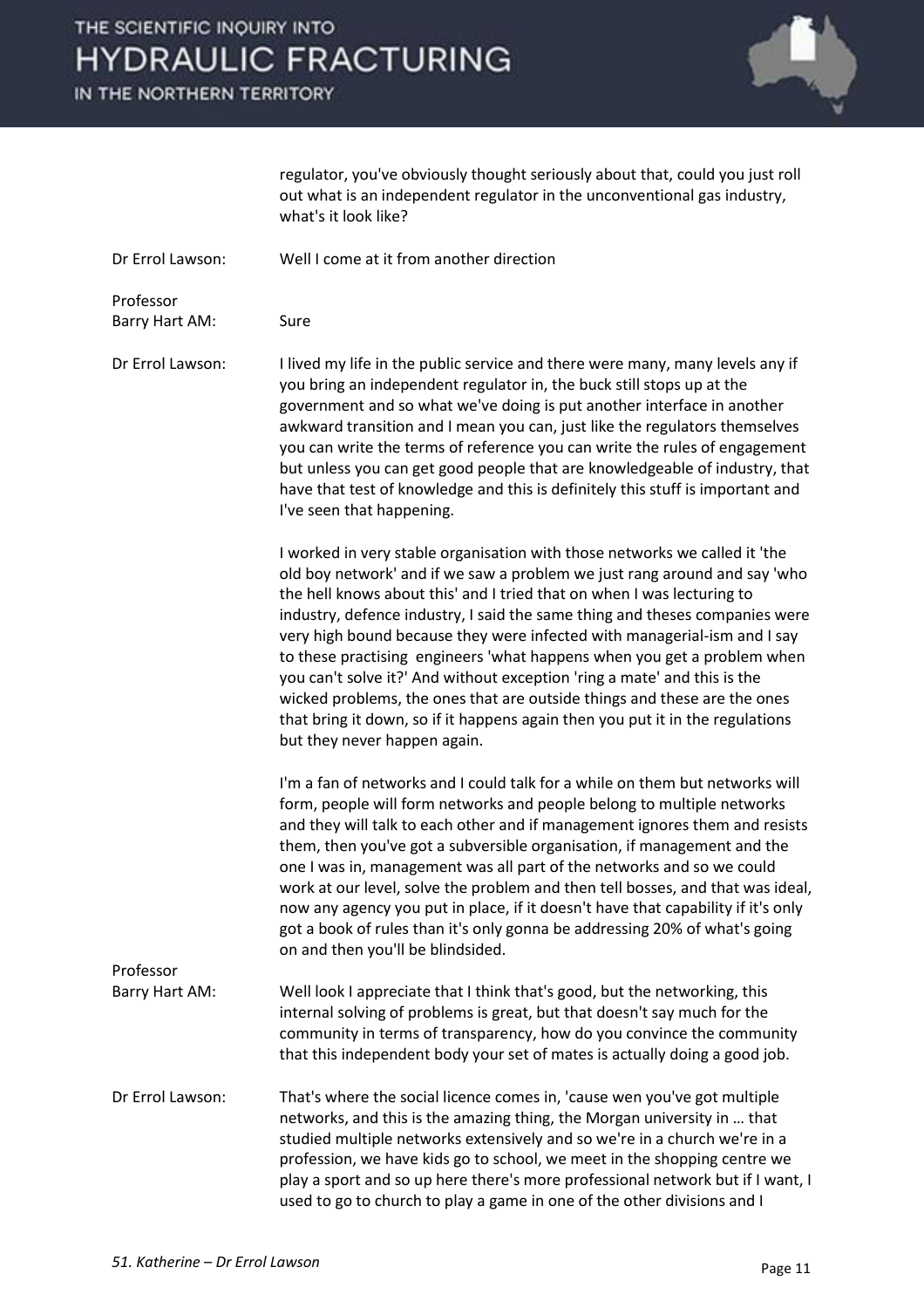# THE SCIENTIFIC INQUIRY INTO **HYDRAULIC FRACTURING**

IN THE NORTHERN TERRITORY



couldn't put nothing .... to church and say he was a son of the captain of the hms Australia and so he'd never heard of .... that he knew, which is, you know these things and you behave respectively but I could get to him any time I liked, and that's the way it worked. Now if there's no one and they're visible then the community accepts what they do if they're not if they're closed, if they're an oligarchical clique .... government.

Professor Barry Hart AM: Thanks that's great.

Hon. Justice

Rachel Pepper: Yes, Dr Beck, but mindful of time.

Dr Vaughan Beck AM: You have clearly articulated some issues and the reference of the Nova Scotia one is particularly relevant and we've recently had some other references given to us and other papers as well so thank you very much for that, I just want to come back to your, perhaps the leaking with the defence industry because you've outlined here on the final page, sort of a process capability aspect, I really just wanna explore with you how on one hand applicable that is to the gas industry and I think we also have to admit we only know too well from the defence industry that there have been some monumental failures in terms of delivery so the defence industry has got its problems as well too so, and many of them, and they're still trying to grapple with them, so given that we know that we've got some issues in the gas industry, given that we know the defence industry has its problems, what is your pathway for the golden age

Dr Errol Lawson: Thanks for that 'cause I hoped you'll ask me what the currency of this because I think that it felt like a little balloon in defence, it was just too difficult and in fact there were no career opportunities in pushing that manager-ism had taken over well and truly and one very brave engineer gave a talk at a conference where he analysed ... and he was for inside defence procurement and he analysed his own agency and came out at level one, which was a very career hurting move 'cause he was never heard of again, so I put this in mainly to say that 'well here's a quick look at ...' there have been attempts made that you can, you feel there's something going wrong and if you look at this and you say ' well if they are just at level one perform, informally and they're dealing with people at level three then they're gonna miss, but this doesn't work and I don't have an answer I really don't except to slow things down, when in doubt go slow and this one has got so many doubts, you have to ... in particularly but it's such ahead of stable enthusiasm and I said to one of the industry men at the Katherine show, there someone to tell Canberra or Frydenburg that it's not a case of sticking a straw and putting someplace and then that will solve the east coast gas prices before Christmas and if they know that eight to ten years Origin themselves said that if we go recognising the limits on the number of wells we have then we'll be fracking continuously and producing continuously when there won't be a fracking constructive complete phase and those wells, those people will know.